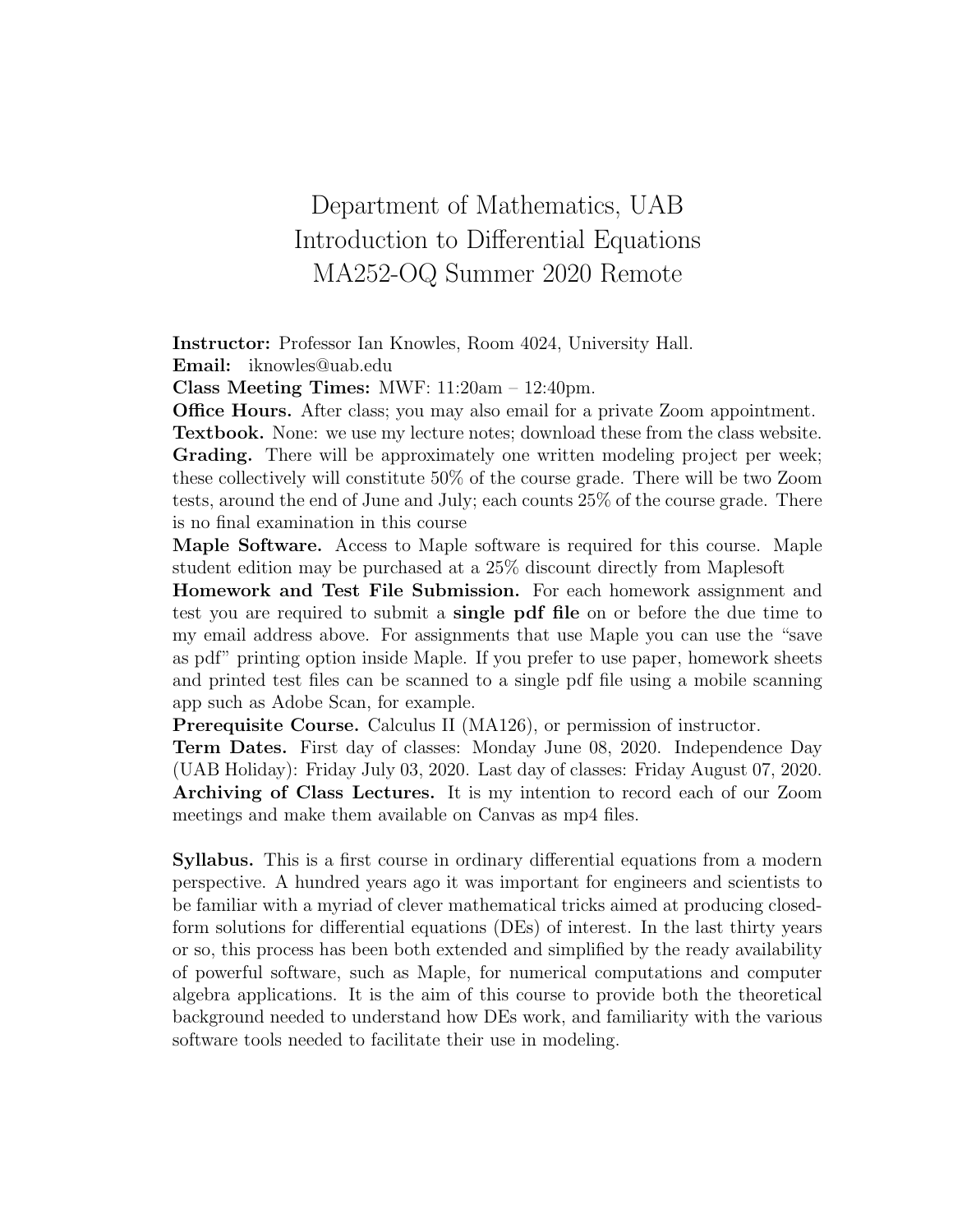We cover first order differential equations (separable, linear, exact, and additional non-linear examples using Maple), modeling with first order DEs, examples of systems of first order DEs, theory of higher order linear DEs (homogeneous and non-homogeneous, superposition of solutions, linear independence (via Wronskians) and general solutions, initial and boundary value problems), solution of constant coefficient homogeneous linear equations, non-homogeneous linear equations by variation of parameters and Green's functions, with complicated cases done using Maple, and the theory and application of Laplace transforms. Modeling projects in the course will emphasize the use of Maple to do the heavy lifting.

Assignment Rules. All assignments must be your own work; do not copy the work of others or allow your work to be copied. Each assignment must be written as a report in your own words, adhering to the guidelines listed below. Points may be deducted for transgressions of these rules. You can add commentary to a Maple worksheet using the Maple "text" facility, or leave space for the later insertion of hand-written material; see the sample assignment:

- 1. Your name, class (MA252-OQ), semester (Summer 2020), and assignment number appears at the beginning of your report.
- 2. Each question and part of question must be clearly numbered; the questions (and parts thereof) must appear in INCREASING order in your report.
- 3. Add text commentary explaining each Maple step (or group of steps).
- 4. Use the Maple text editor to interleave text and Maple material. You can mix Maple and hand-written text by leaving a space in your Maple file for later insertion of your hand-written material. No "Maple appendices"<sup>1</sup> permitted. Your report should be a logical and continuous blend of explanatory text and Maple output.
- 5. Clearly label your answers and/or conclusions.

Reference Books. As mentioned above, there is no prescribed textbook for this course. Many books, such as A First Course in Differential Equations with Modeling Applications, Dennis G Zill, Brooks/Cole, any edition, or Elementary Differ-

<sup>&</sup>lt;sup>1</sup>i.e. all of the Maple output glomped together at the end of the report